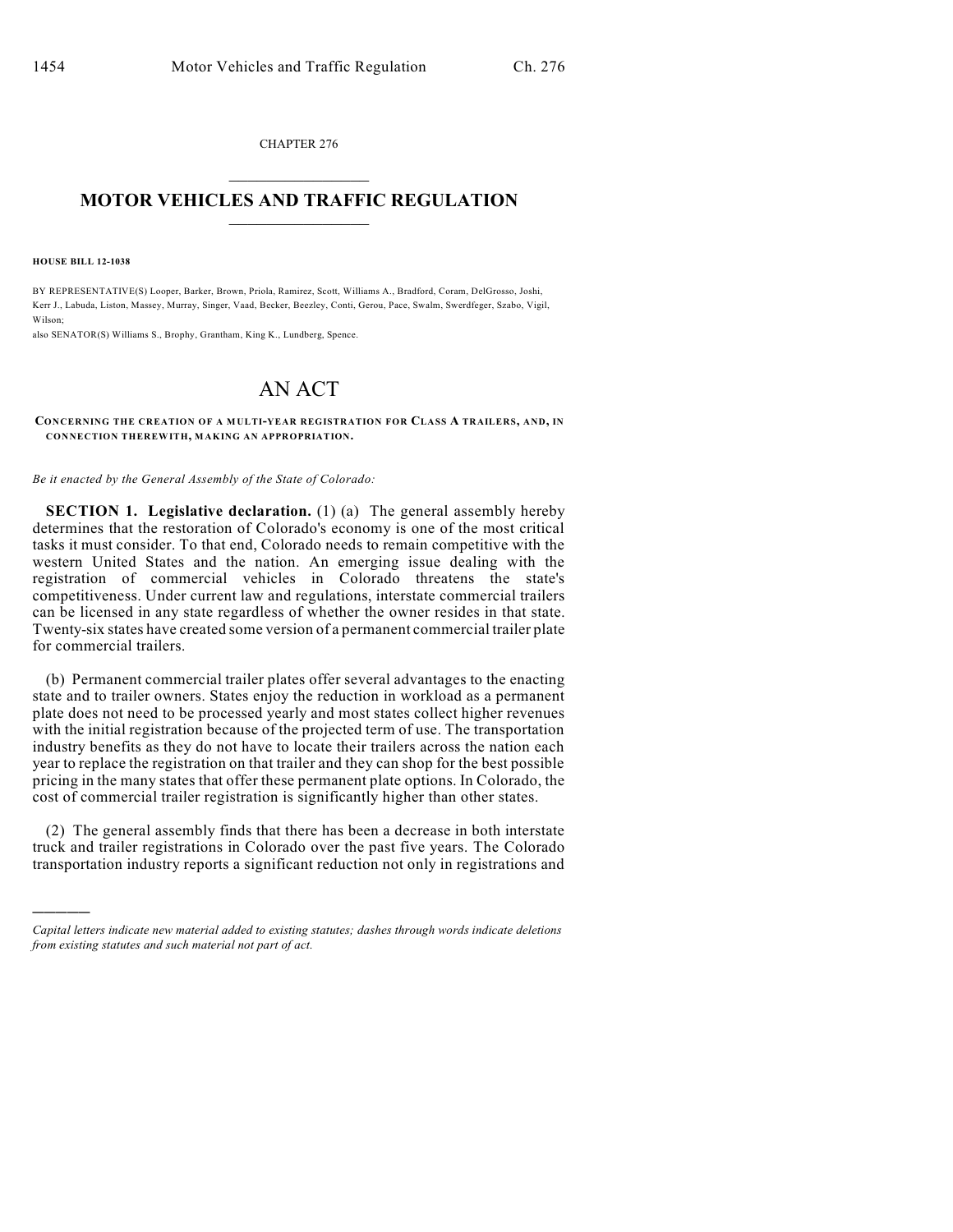sales of commercial vehicles and trailers but the loss of thousands of jobs as well. The general assembly therefore seeks to create a competitive process for the registration of interstate commercial trailers in Colorado to accomplish two major goals by making the state competitive with other states:

(a) First, to generate new revenue for Colorado by drawing, to Colorado, registrations from other states with a permanent trailer registration option; and

(b) Second, to reduce the number of currently registered interstate commercial trailers that leave Colorado for another state by creating a permanent registration for Colorado.

 $(3)$  The general assembly finds that this legislation begins to address major policy issues dealing with the transportation industry in Colorado and helps to take a small step towards making Colorado competitive in the interstate transportation industry. This legislation honors the reality of our current budget situation in Colorado while moving into program options that both generate new revenue for Colorado and help to retain current revenue from the trailer registrations.

**SECTION 2.** In Colorado Revised Statutes, 42-3-102, **add** (4) as follows:

**42-3-102. Periodic registration.** (4) (a) (I) IN LIEU OF REGISTERING UNDER SUBSECTIONS (1) TO (3) OF THIS SECTION, AN APPLICANT MAY REGISTER A COMMERCIAL TRAILER OR SEMITRAILER UNDER THIS PARAGRAPH (a) IF:

(A) THE TRAILER OR SEMITRAILER QUALIFIES AS CLASS A PERSONAL PROPERTY;

(B) THE OWNER IS BASED OUTSIDE COLORADO IN ACCORDANCE WITH THE INTERNATIONAL REGISTRATION PLAN; AND

(C) THE OWNER COMPLIES WITH THIS SECTION AND SECTIONS 42-3-107 (28) AND 42-3-313.

(II) A TRAILER OR SEMITRAILER REGISTRATION ISSUED UNDER THIS SUBSECTION (4) DOES NOT EXPIRE EXCEPT WHEN THE VEHICLE CHANGES OWNERSHIP IN ACCORDANCE WITH THIS ARTICLE. THE REGISTRATION EXPIRES UPON THE SALE OR TRANSFER OF THE TRAILER OR SEMITRAILER.

(III) THE DEPARTMENT SHALL ISSUE A LICENSE PLATE TO A TRAILER OR SEMITRAILER REGISTERED UNDER THIS PARAGRAPH (a), BUT A VALIDATING STICKER OR TAB IS NOT ISSUED NOR REQUIRED FOR THE LICENSE PLATE.

(b) (I) IN LIEU OF REGISTERING UNDER SUBSECTIONS (1) TO (3) OF THIS SECTION, AN APPLICANT MAY REGISTER A COMMERCIAL TRAILER OR SEMITRAILER UNDER THIS PARAGRAPH (b) IF:

(A) THE TRAILER OR SEMITRAILER QUALIFIES AS CLASS A PERSONAL PROPERTY;

(B) THE OWNER IS BASED IN COLORADO IN ACCORDANCE WITH THE INTERNATIONAL REGISTRATION PLAN;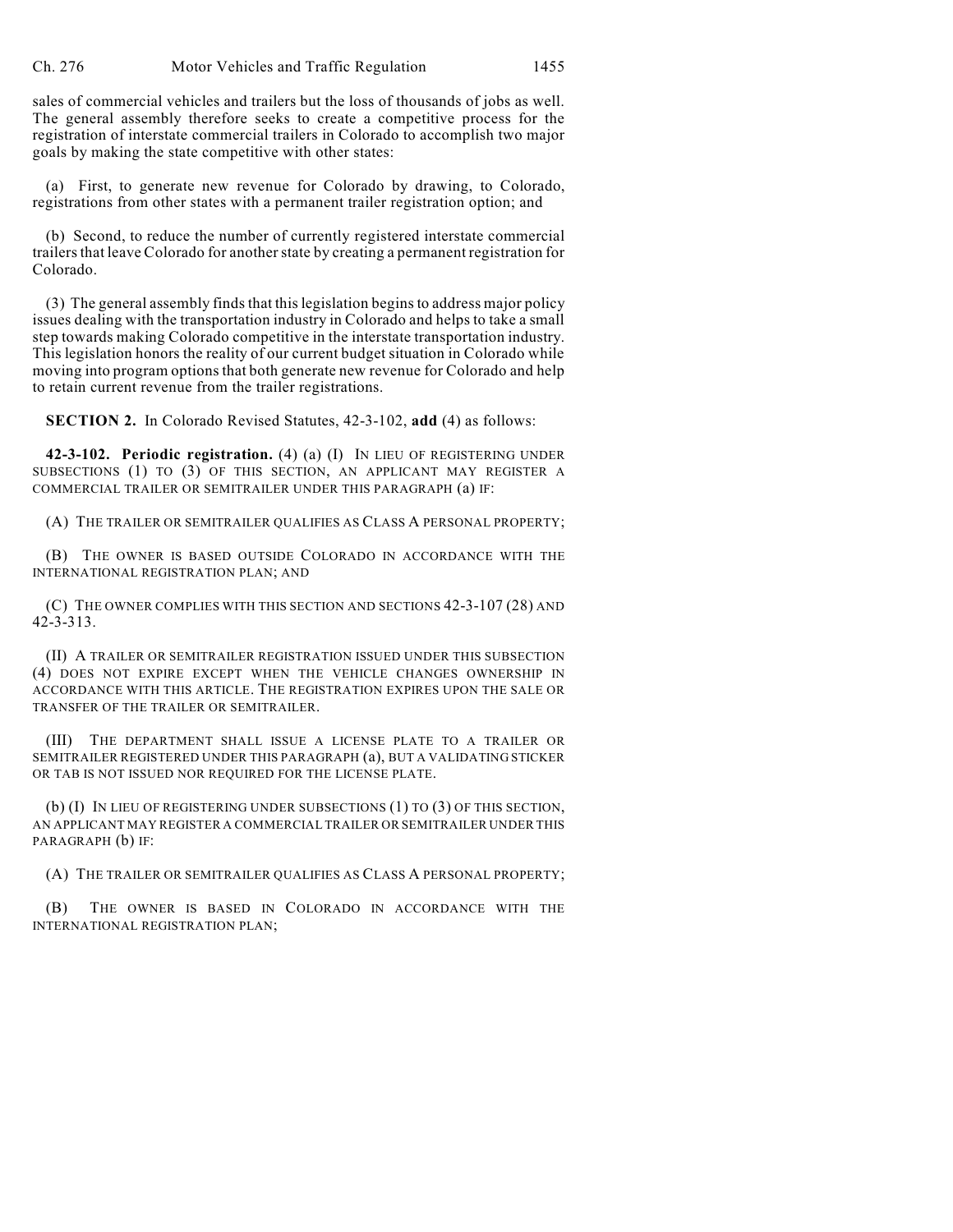(C) THE TRAILER OR SEMITRAILER IS IN AT LEAST ITS TENTH YEAR OF SERVICE; AND

(D) THE OWNER COMPLIES WITH THIS SECTION AND SECTIONS 42-3-107 (28) AND 42-3-313.

(II) A TRAILER OR SEMITRAILER REGISTRATION ISSUED UNDER THIS PARAGRAPH (b) DOES NOT EXPIRE EXCEPT WHEN THE VEHICLE CHANGES OWNERSHIP IN ACCORDANCE WITH THIS ARTICLE. THE REGISTRATION EXPIRES UPON THE SALE OR TRANSFER OF THE TRAILER OR SEMITRAILER.

(III) THE DEPARTMENT SHALL ISSUE A LICENSE PLATE TO A TRAILER OR SEMITRAILER REGISTERED UNDER THIS PARAGRAPH (b), BUT A VALIDATING STICKER OR TAB IS NOT ISSUED NOR REQUIRED FOR THE LICENSE PLATE.

(c) UPON THE SALE OR TRANSFER OF OWNERSHIP OF A TRAILER OR SEMITRAILER REGISTERED UNDER THIS SECTION, THE OWNER SHALL NOTIFY THE DEPARTMENT OF THE SALE OR TRANSFER.UPON REGISTERING A TRAILER OR SEMITRAILER UNDER THIS SECTION, THE DEPARTMENT SHALL NOTIFY THE OWNER OF THIS PROVISION. THE DEPARTMENT SHALL ALSO NOTIFY THE PUBLIC OF THE REQUIREMENTS OF THIS SECTION ON ITS WEB PAGE.

(d) NOTWITHSTANDING ANY OTHER PROVISION OF THIS ARTICLE OR ARTICLE 6 OF THIS TITLE, A PERSON MAY REGISTER A TRAILER OR SEMITRAILER UNDER THIS SUBSECTION (4) WITH A VALID CERTIFICATE OF TITLE FROM ANOTHER JURISDICTION OF THE UNITED STATES WITHOUT FILING FOR A CERTIFICATE OF TITLE IN COLORADO.

(e) THE DEPARTMENT SHALL ISSUE A REPORT TO THE TRANSPORTATION LEGISLATION REVIEW COMMITTEE CREATED IN SECTION 43-2-145, C.R.S., BY JULY 1, 2014, DETAILING THE NUMBER OF TRAILERS AND SEMITRAILERS REGISTERED UNDER PARAGRAPHS (a) AND (b) OF THIS SUBSECTION (4) AND MAKING RECOMMENDATIONS AS TO THE COST-EFFECTIVENESS OF THE PERMANENT REGISTRATION.

**SECTION 3.** In Colorado Revised Statutes, 42-3-107, **add** (28) as follows:

**42-3-107. Taxable value of classes of property - rate of tax - when and where payable - department duties - apportionment of tax collections - definitions.** (28) THE PREPAID ANNUAL SPECIFIC OWNERSHIP TAX FOR A REGISTRATION ISSUED UNDER SECTION 42-3-102 (4) IS NINETY-FIVE DOLLARS AND FIFTY CENTS.

**SECTION 4.** In Colorado Revised Statutes, 42-3-113, **add** (11) as follows:

**42-3-113. Records of application and registration.** (11) THE DEPARTMENT SHALL NOT PLACE AN EXPIRATION DATE ON THE REGISTRATION CARD FOR A CLASS A COMMERCIAL TRAILER OR SEMITRAILER REGISTERED IN COLORADO.

**SECTION 5.** In Colorado Revised Statutes, 42-3-201, **amend** (2); and **add** (7) as follows:

**42-3-201. Number plates furnished - style - periodic reissuance - tabs - rules.**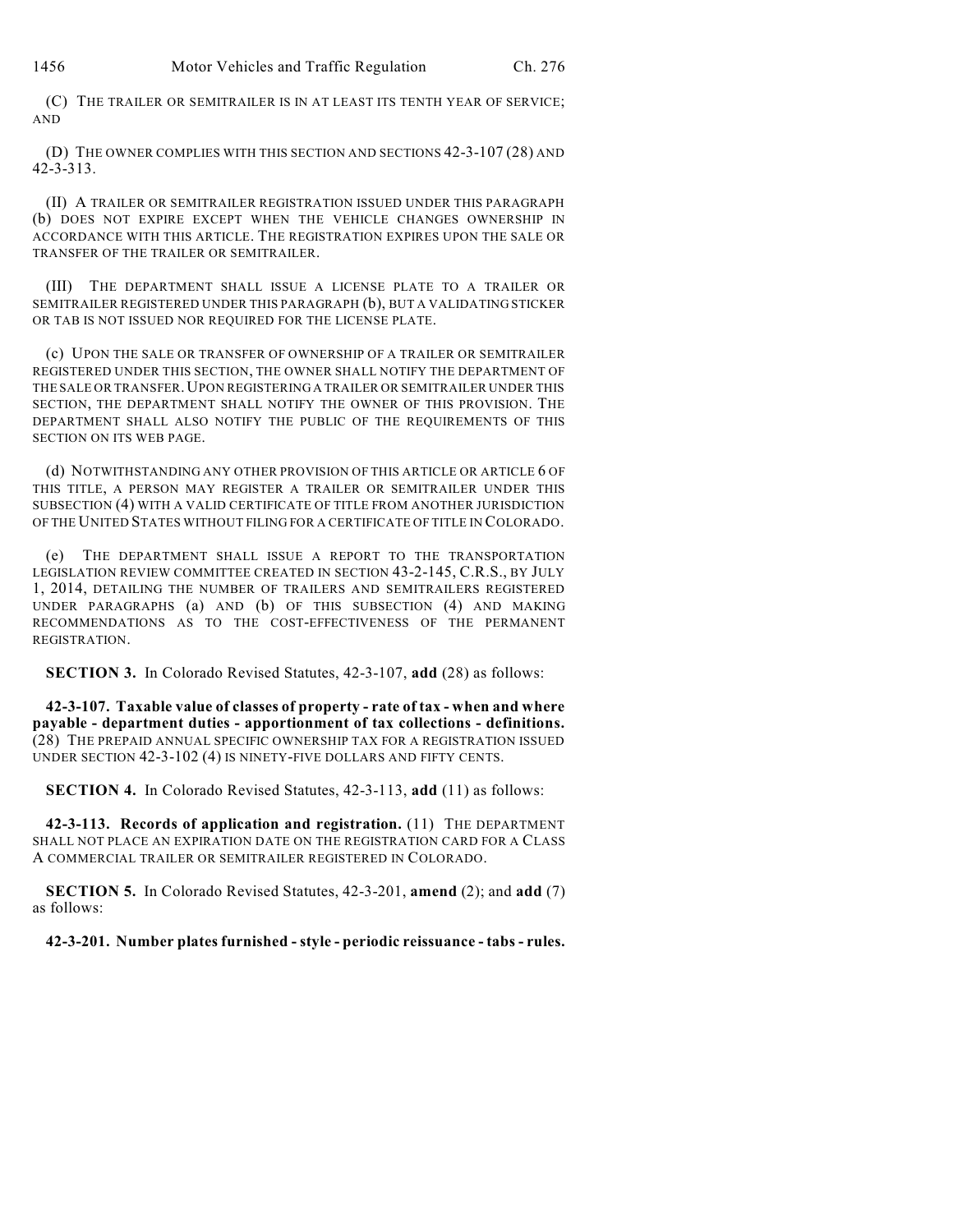(2) EXCEPT AS PROVIDED IN SUBSECTION (7) OF THIS SECTION, THE OWNER SHALL DISPLAY ON every number plate shall have displayed upon it the registration number assigned to the vehicle and owner, the year number for which it is issued, the month in which it expires, and any other appropriate symbol, word, or words designated by the department. The department may adopt rules for the issuance of permanent number plates that do not display the year number for which it is issued or the month in which it expires. Such plate and the required letters and numerals, except the year number for which issued, shall MUST be of sufficient size to be plainly readable from a distance of one hundred feet during daylight.

(7) NOTWITHSTANDING SUBSECTIONS (1) AND (2) OF THIS SECTION, THE DEPARTMENT SHALL ISSUE LICENSE PLATES TO A CLASS A COMMERCIAL TRAILER OR SEMITRAILER REGISTERED IN COLORADO THAT DO NOT CONTAIN THE MONTH AND YEAR THE TRAILER EXPIRES, AND A VALIDATING STICKER OR TAB IS NOT ISSUED NOR REQUIRED FOR THE LICENSE PLATES.

**SECTION 6.** In Colorado Revised Statutes, **add** 42-3-313 as follows:

**42-3-313. Fee for long-term or permanent registration - trailers and semitrailers.** (1) IN LIEU OF ANY OTHER FEE IMPOSED FOR REGISTRATION, THE FEE FOR REGISTRATION ISSUED UNDER SECTION 42-3-102 (4) IS TWENTY-FOUR DOLLARS AND FIFTY CENTS.

(2) (a) THE DEPARTMENT OR AUTHORIZED AGENT WHO REGISTERED THE COMMERCIAL TRAILER OR SEMITRAILER MAY RETAIN TWO DOLLARS OF THE REGISTRATION FEE.

(b) THE DEPARTMENT OR AUTHORIZED AGENT SHALL RETAIN ONE DOLLAR AND FIFTY CENTS OFTHE FEE,WHICH THE DEPARTMENT SHALL TRANSFER TO THE COUNTY, IF APPLICABLE, AND THE COUNTY SHALL ALLOCATE TO THE COUNTY ROAD AND BRIDGE FUND.

(c) THE DEPARTMENT SHALL TRANSFER THE REMAINDER OF THE FEE TO THE STATE TREASURER, WHO SHALL CREDIT THE FOLLOWING AMOUNTS TO THE FOLLOWING FUNDS:

(I) FIFTY CENTS TO THE COLORADO STATE TITLING AND REGISTRATION ACCOUNT CREATED IN SECTION 42-1-211 (2) WITHIN THE HIGHWAY USERS TAX FUND;

(II) TWO DOLLARS AND FIFTY CENTS TO THE LICENSE PLATE CASH FUND CREATED IN SECTION 42-3-301 (1) (b);

(III) FIVE DOLLARS TO THE STATEWIDE BRIDGE ENTERPRISE SPECIAL REVENUE FUND CREATED IN SECTION 43-4-805 (3) (a), C.R.S.; AND

(IV) THE REMAINDER OF THE FEE TO THE HIGHWAY USERS TAX FUND.

**SECTION 7. Appropriation.** (1) In addition to any other appropriation, there is hereby appropriated, out of any moneys in the Colorado state titling and registration account in the highway users tax fund created in section 42-1-211 (2), Colorado Revised Statutes, not otherwise appropriated, to the department of